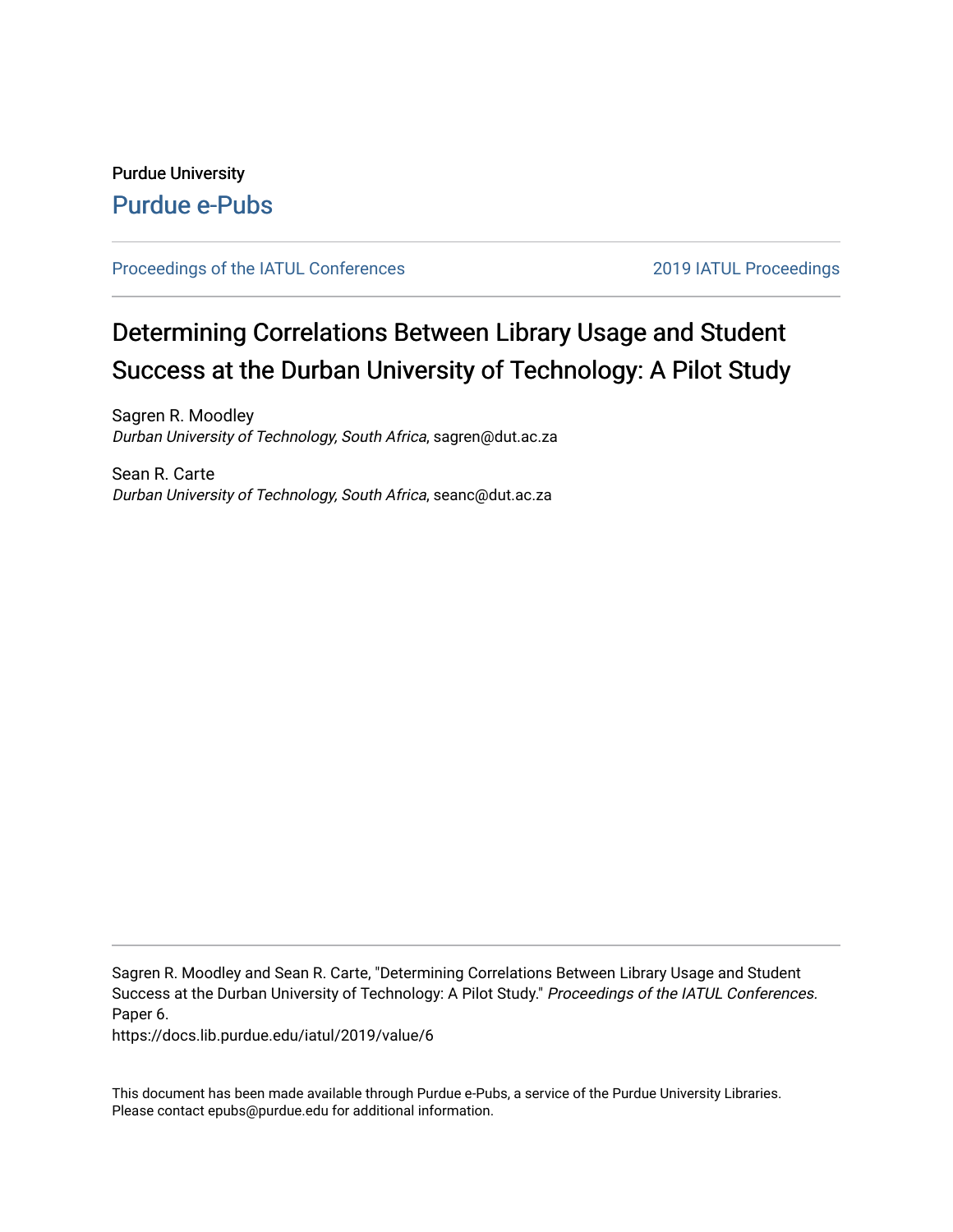## **Determining correlations between Library usage and student success at the Durban University of Technology: a pilot study**

### **Sagren R. Moodley and Sean R. Carte**

**Durban University of Technology, South Africa**

**[sagren@dut.ac.za;](mailto:sagren@dut.ac.za) [seanc@dut.ac.za](mailto:seanc@dut.ac.za)**

#### **Abstract**

Thorpe et al. (2016: 373) note that there is a growing trend for academic libraries to adopt measures that demonstrate the value of the library in the context of student success. While it may seem intuitive to librarians that students who engage more with library services and resources learn more, Oakleaf (2017) cautions that providing reliable evidence to support this is not straightforward. Librarians are aware of the numerous activities students engage with in the library, and, according to Soria, Fransen and Nackerud (2013), it is important to examine the differences of each of those interactions in relation to student success. To provide reliable and contemporary evidence of associations of library usage and student success, a multi-phase quantitative student success project was undertaken at a single site library, BM Patel Library, at the start of the first semester of 2017.

The first phase of the project provided a comprehensive view of the use of physical and virtual library services at BM Patel Library by undergraduate Faculty of Management Sciences students. Five service points were identified that provided the data for this study. Statistics were collected from library entrance points, library book loans, computer use, laptop use, and off-campus use. The sample consisted of students enrolled in three departments: Marketing and Retail Management, Public Management and Economics, and Human Resource Management. These departments were selected based on the analysis of library visits of all students who visited the BM Patel Library in the first semester.

According to the ACRL findings on academic library impact on student success, there is compelling evidence that library use and information literacy (IL) attendance increases student success (Burrows 2011). There are limited local studies that attempt to determine the impact of IL training on student success. This could be due to challenges in the collection of relevant data and/or the use of the data to draw correlations to student success reliably. This paper reports on the second phase of the project, which goes beyond the data from service points and incorporates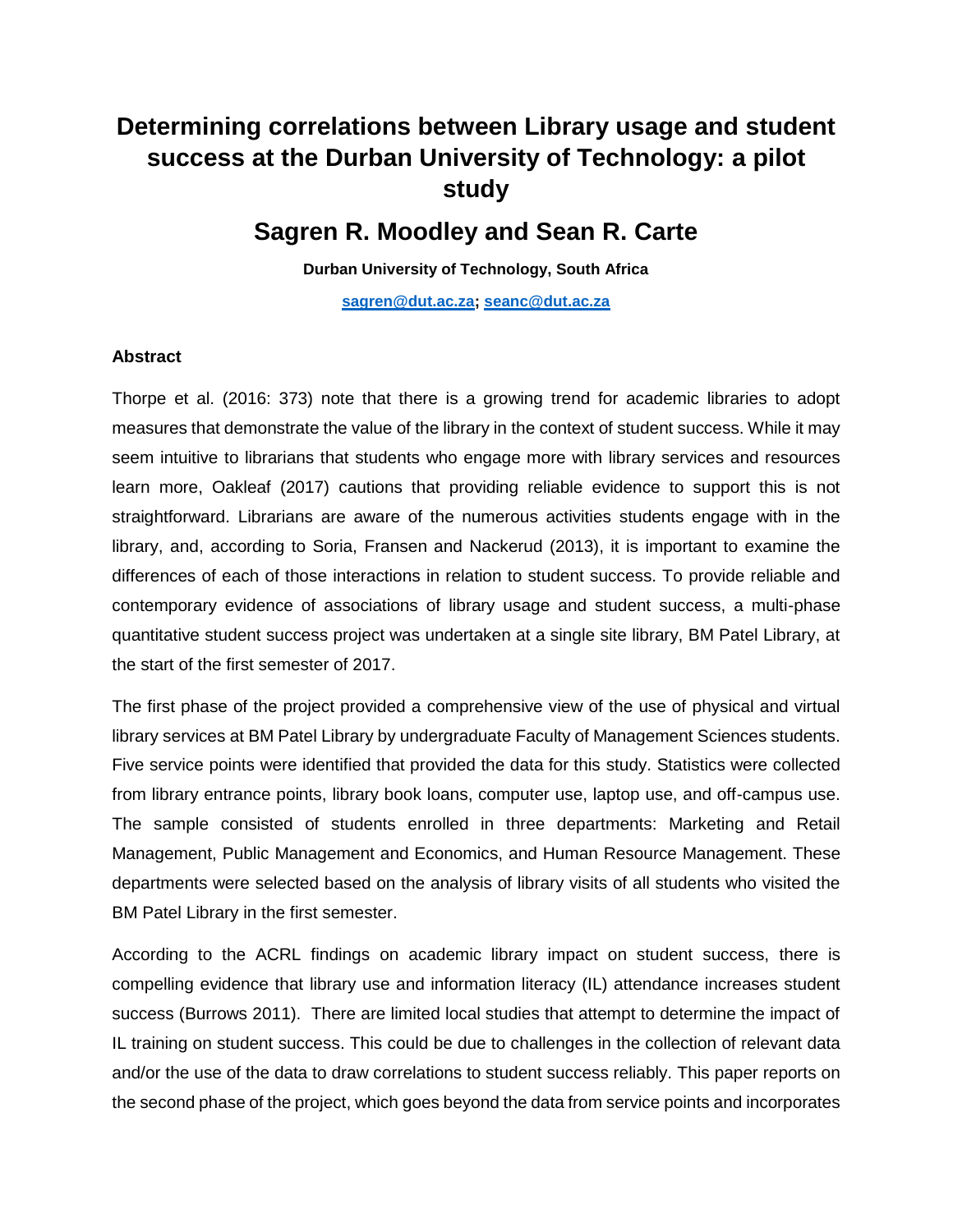data from three additional sources: IL attendance, IL assessment results, as well as semester marks of students in the selected departments.

**Keywords:** Library Measures, Library Impact, Library Data Analytics

#### **1. Introduction**

The American College and Research Libraries report on academic library impact provides compelling evidence of the impact of the academic library on student success, student outcomes, student performance, and student learning (Burrows 2011). The research provides an impetus and opportunity for researchers, practitioners, and administrators to allocate dedicated resources to case study research on the different ways the library is contributing to student learning. In addition, the research suggests that greater effort should be made in developing appropriate systems to collect, store, analyze, and connect, library and university data.

Developed institutional data warehouses offer library administrators the opportunity to connect to all data on student learning experiences. In the absence of fully integrated data systems, there is tendency to look at only 'convenient system-generated data', while internal mechanisms and systems mature. In the South African context, most universities have for some time, established data warehouses that host student data, mainly for reporting purposes. The inclusion of data sources beyond student enrolment, and student assessment data is critical for other stakeholders, like the library, to create 'new meanings' around student success.

Beyond systems, developing an institutional culture around data use is a complex process that requires strong institutional drivers, to move from the university using data for mandatory and/or external reporting purposes, to using data for answering strategic questions (forecasting, predictive modeling, and optimization). To enable this culture, the following are some of the strategies employed at the Durban University of Technology (DUT): handling mistrust issues around data and its use; the inclusion of key stakeholders in the data planning teams; allowing open and wider access to data, as well as providing training opportunities to develop data analytical abilities across the university.

According to Booth and Hendrix (2015), libraries are well positioned to lead, facilitate or manage, or play a major partnership role in institutional data projects. At DUT, the Library is part of both an institutional student success task team and a data planning team. The data planning team provides leadership in the development of the institutional data warehouse, as well as capacity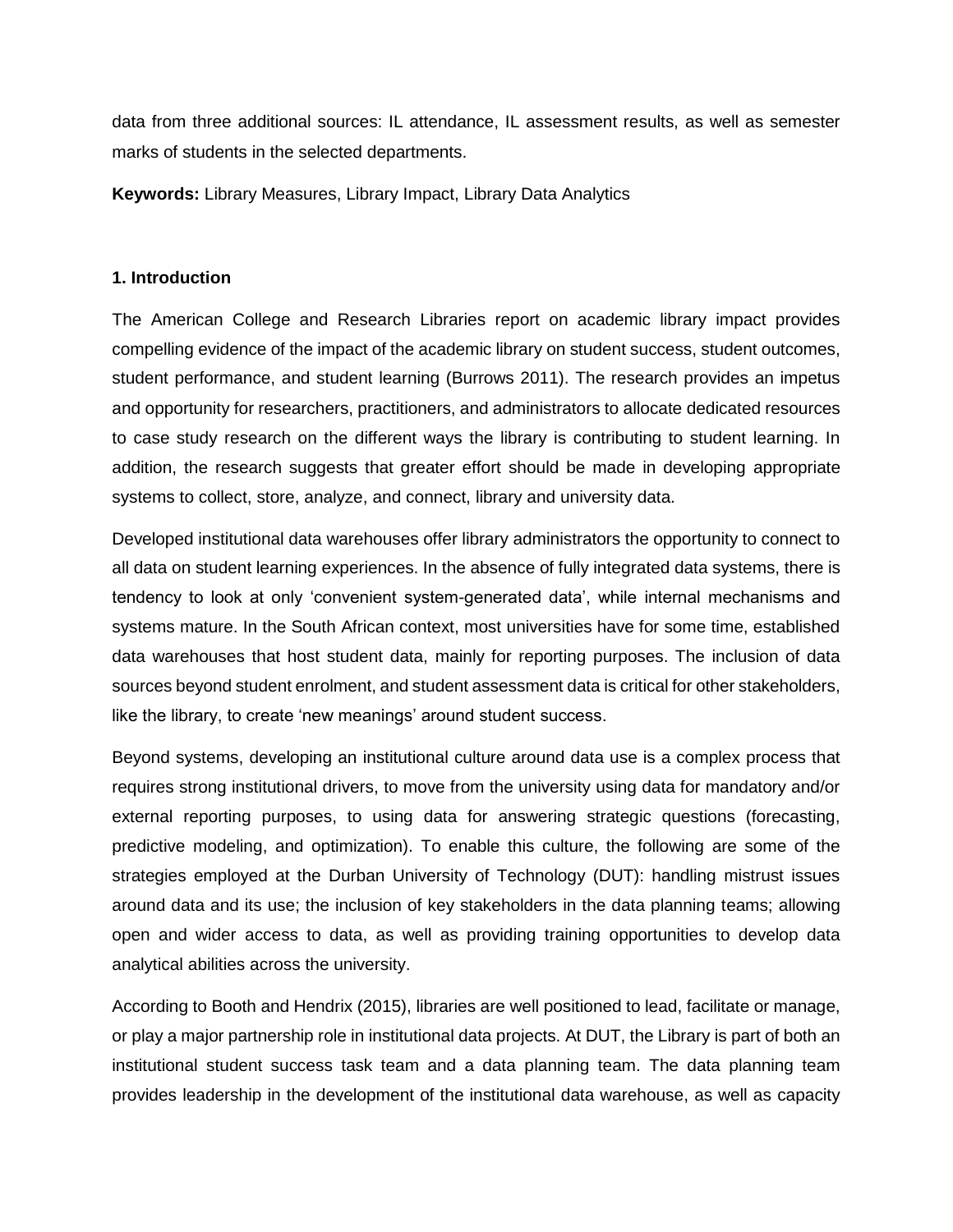development programmes in data analytics. These initiatives have been the catalyst for numerous research projects in both Faculty and Academic Support departments, including the Library.

#### **2. Context**

The Durban University of Technology (DUT) is a public university that offers mainly undergraduate, as well as postgraduate qualifications. A large proportion of our students are funded through the National Tertiary Funded Assistance Scheme. Recent national student movements on 'Decolonization of Education' have led to a significant increase in the number of first year students who now receive 'free' education. DUT students are mainly first generation students, and come from diverse educational and social backgrounds. This diversity brings many challenges and opportunities to the delivery of a quality education.

DUT Library is seen as an integral player in the University, participating actively in strategic University forums for student development, academic integration, and research. In the past two years, a significant injection of capital expenditure has helped redefine our library spaces, develop new library spaces and buildings, and equip libraries with suitable technology.

Although represented as a support department within the academic sector, DUT Library is considered a partner in the holistic development of the student in their academic journey. Taking into account the diversity in educational and social backgrounds of the first year students, as well graduate attributes, information literacy, academic literacy, and general education, are key components of the academic curriculum. The library's flagship information literacy (IL) programme is offered across the undergraduate curriculum, including foundational and general education courses. The success of the IL programme lies in the customization that can be offered depending on course and curriculum requirements. IL integration is aimed at the assignment level, where formal assessment of student learning is facilitated.

To support student learning, an extensive collection of print and electronic information resources is available to students. Although seen as a requirement for the curriculum, the use of print books by students is on a constant decline. A move to e-book collections has not seen any considerable change in reading habits of undergraduate students. However, IL integration efforts in partnership with Faculty is seen as a key driver to improving the use of resources. The provision of electronic resources also brings about challenges in terms of access to technology. There is a high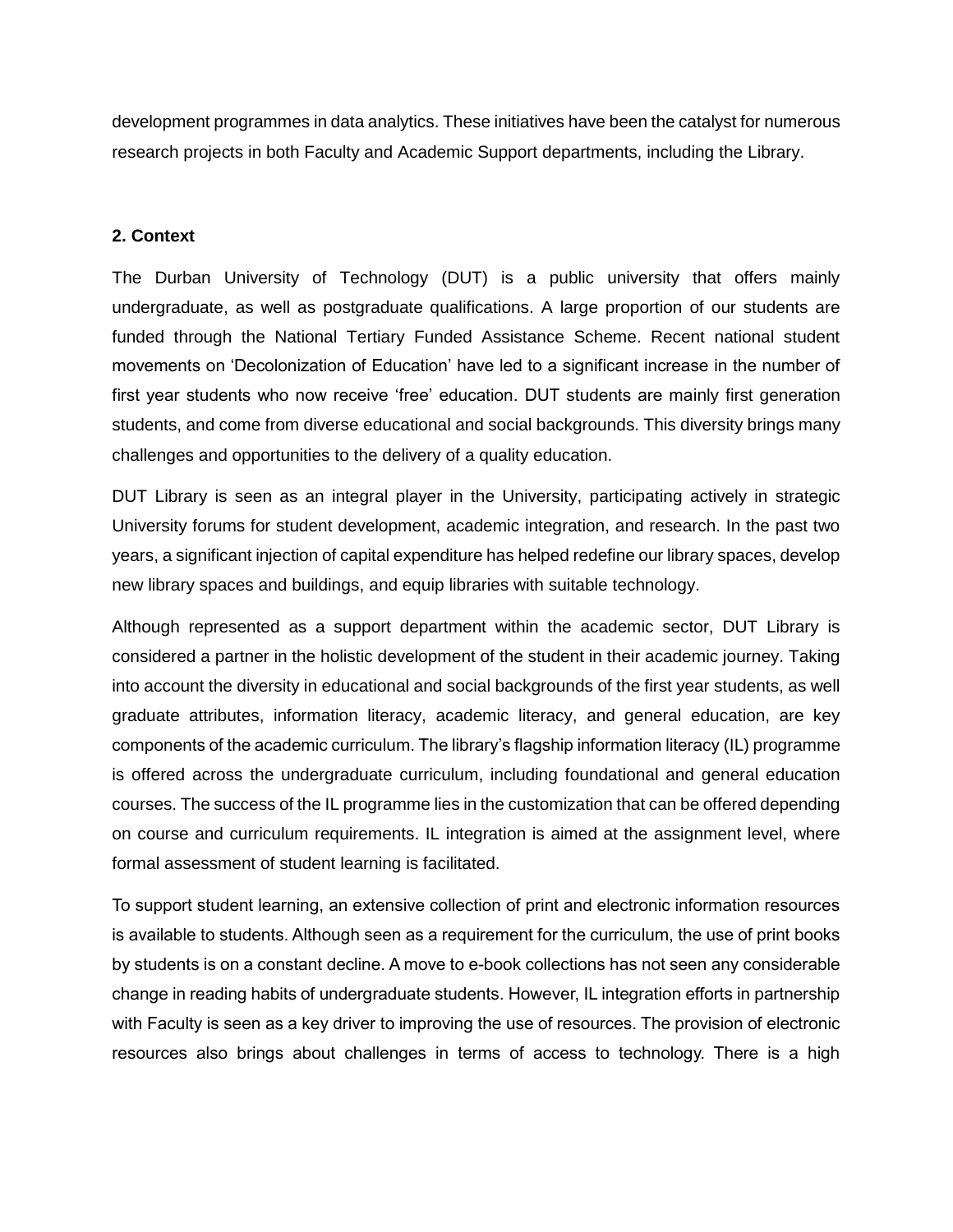dependency on the library to provide access to Library computer laboratories, loans of laptops and other devices, and support for IT-related issues.

There is limited research on this topic in the South African context, which tends to focus on library loans and student performance. This could be due to a general acceptance that our students are unique, and that it is difficult to demonstrate value when numerous social, economic and cultural variables can impact on student success; that university library and data systems are underdeveloped and disconnected; or that, beyond systems, an institutional data culture exists that focuses on using data for reporting purposes only.

#### **3. The Library Data Project**

It has been the practice of the Library to collect system-generated data, mainly from the Integrated Library System and other vendor systems, as well as manually collected data about the physical use of the Library and its facilities and student attendance of Information Literacy training. Without a valid, reliable way to collect data from various library and enterprise systems, it is difficult to quantitatively assert how a library adds value (Cox and Jantti 2012). In the conceptual phase of the Library Data project, all data owners and data sources were identified (including storage formats and frequency), and new data sources that should be collected for the project. To ensure reliability of the data collected, several sub-projects followed: automation of service points and facilities, development of a Library statistical database, and new methodologies for collecting data were implemented. Figure 1 highlights the various stages of the library data project.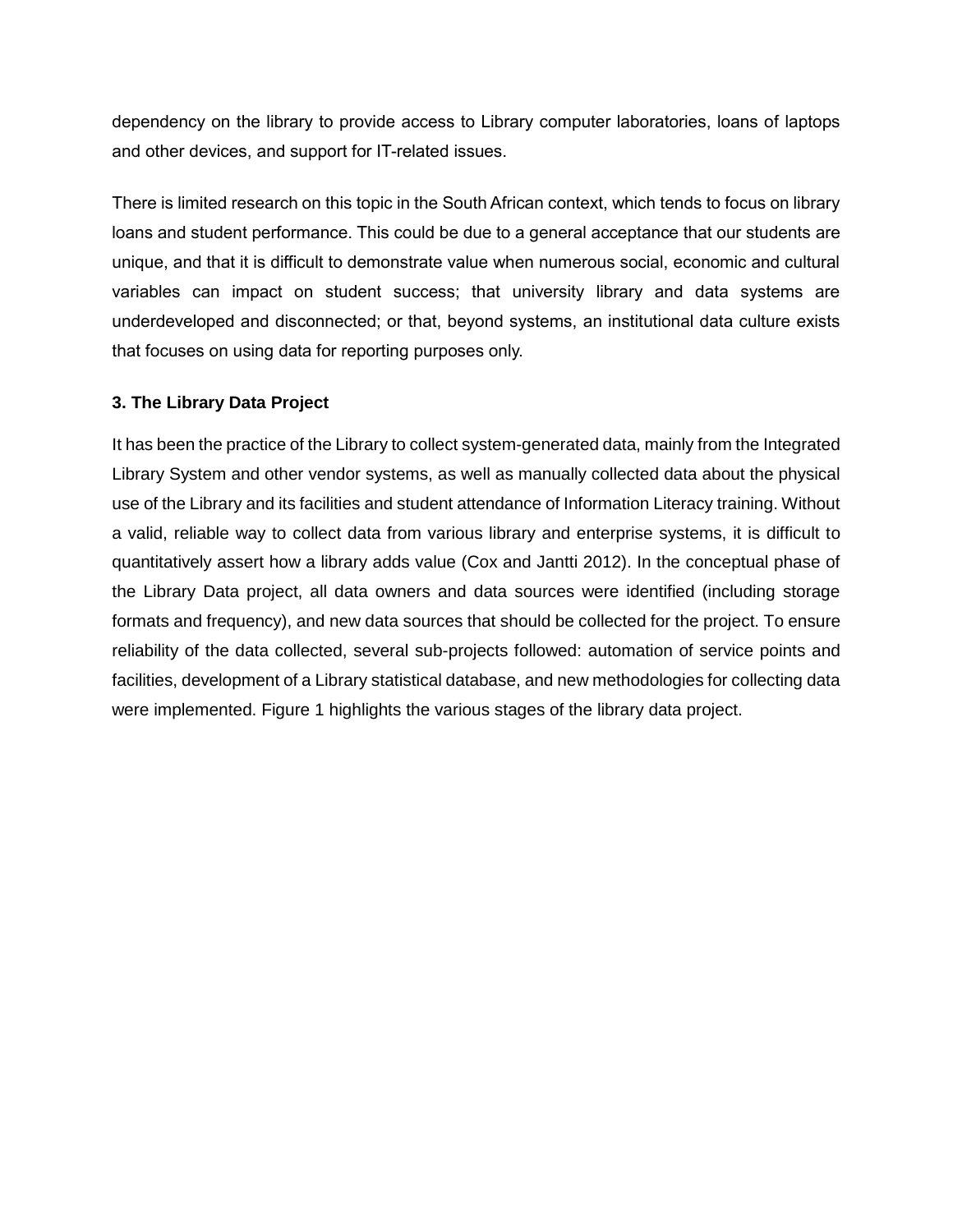| <b>DESIGN</b>      | • Purposeful (strategic) projects, research, prospective/<br>retrospective, data owners, access to data, data maturity,<br>pilot |  |  |
|--------------------|----------------------------------------------------------------------------------------------------------------------------------|--|--|
| <b>DEVELOP</b>     | . Infrastructure, systems, procedures, measures & skills<br>in data analytics                                                    |  |  |
| <b>DEPOSIT</b>     | • Data that is reliable, and consistently collected                                                                              |  |  |
| <b>DISCOVER</b>    | • Useful information, patterns, relationships, associations<br>and correlations                                                  |  |  |
| <b>DISSEMINATE</b> | • Findings, successes, and weaknesses of research with<br>colleagues, Faculty; celebrate successes                               |  |  |

**Figure 1: Stages of the library data project**

The anticipated outcomes of the Library Data Project were to:

- understand usage beyond traditional library measures;
- demonstrate *how* the Library contributes to teaching and learning outcomes/student success; and
- improve data maturity and capacity to use data in the Library.

The Library Data Project was piloted in two phases.

#### **3.1 Phase 1: Understanding Library Usage**

The first phase involved the implementation of entrance access control to collect data on student visits, the development of a Library statistical database for the collection of all library data, and an analysis of library interactions. An analysis of entrance data was done to determine the users of the physical library. Based on the student number that is scanned by students, the course name and Faculty are also known. The researchers chose a sample for the study based on the top three departments that visited the Library in the first semester of 2017, and which had IL integration in the department's general education module. Data was then consolidated from five (5) critical points where students interact with the library: visits, book loans, PC logins, laptop loans, and offcampus access to Library information resources. For the sample departments, the data was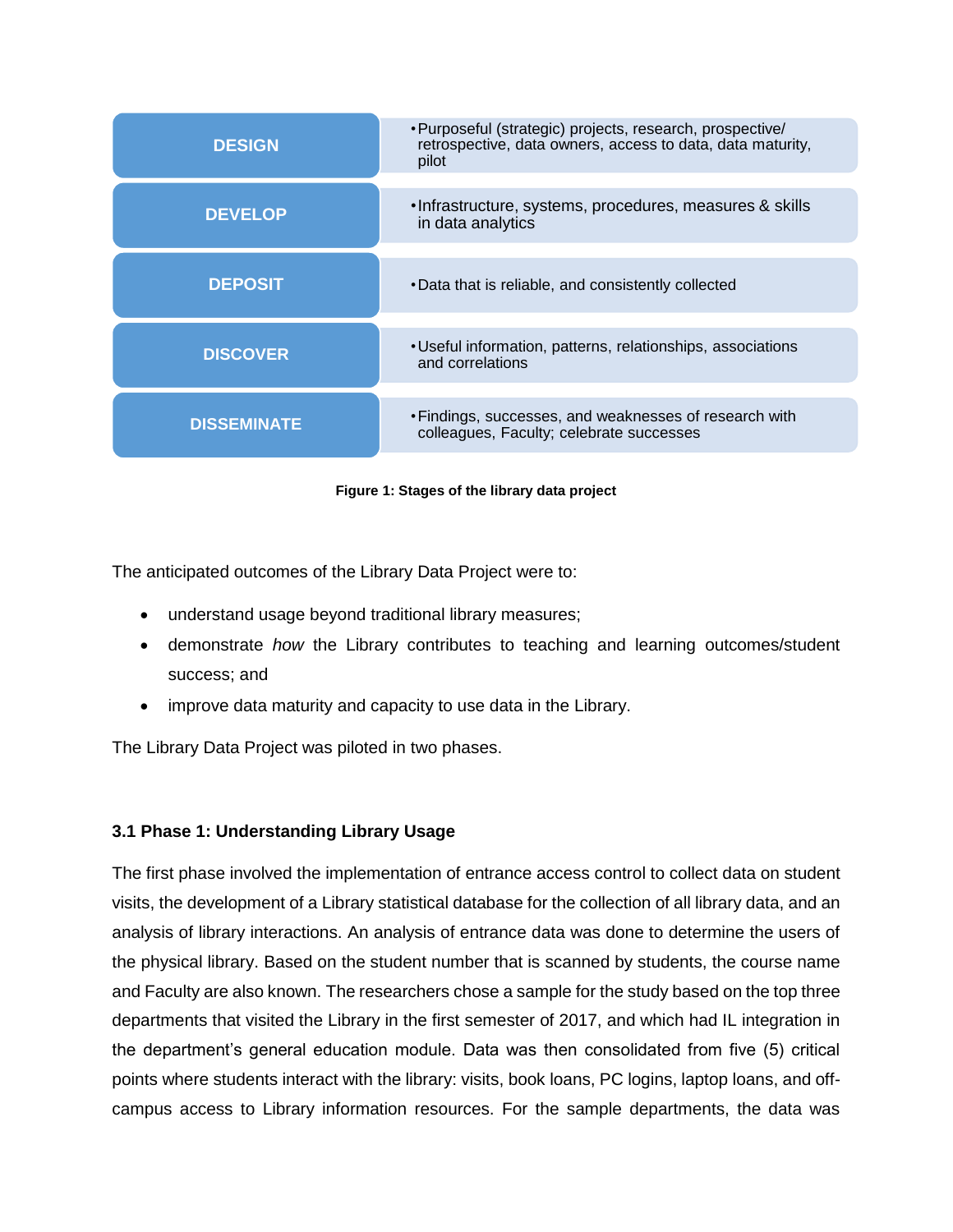analyzed to look at student visits to the Library vs student usage of the Library. Results from the study showed that there was a strong association between the library visits and library usage. 61% of the students visited the Library, had interacted with the library, 6% did not visit, and had no interaction with the library, and around 6% did not visit, but used off-campus resources. The majority of the students visited the library between 10-50 times, and had between 5-15 interactions. Students who visited the library around 75 times, had an equal number of interactions with the library—see figure 2. Similar patterns of usage and interactions appeared for the remaining two departments. The findings of this study were shared at an Institutional Research conference in 2017, where it was accepted as valuable input to Faculty, in the design and delivery of courses.



**Figure 2: Associations between library visits and library use for DEPT A.**

#### **3.2 Phase 2: Determining correlations between library usage and student success**

The efforts by the Library in implementing systems to collect data reliably were successful. By the end of 2018, the Library project team were confident that all relevant library data for the study was now being captured systematically on the library statistical database by data owners. While the initial focus of the second phase was to include IL and course marks for 2017, the project team adjusted the research goals to include 2018, thereby enabling a comparison of data for the same departments.

The major challenge faced by the project team was access to the departmental course marks for the period of study. Leading authors on library data analytics draw attention to the accessibility, availability, and usability of faculty course data: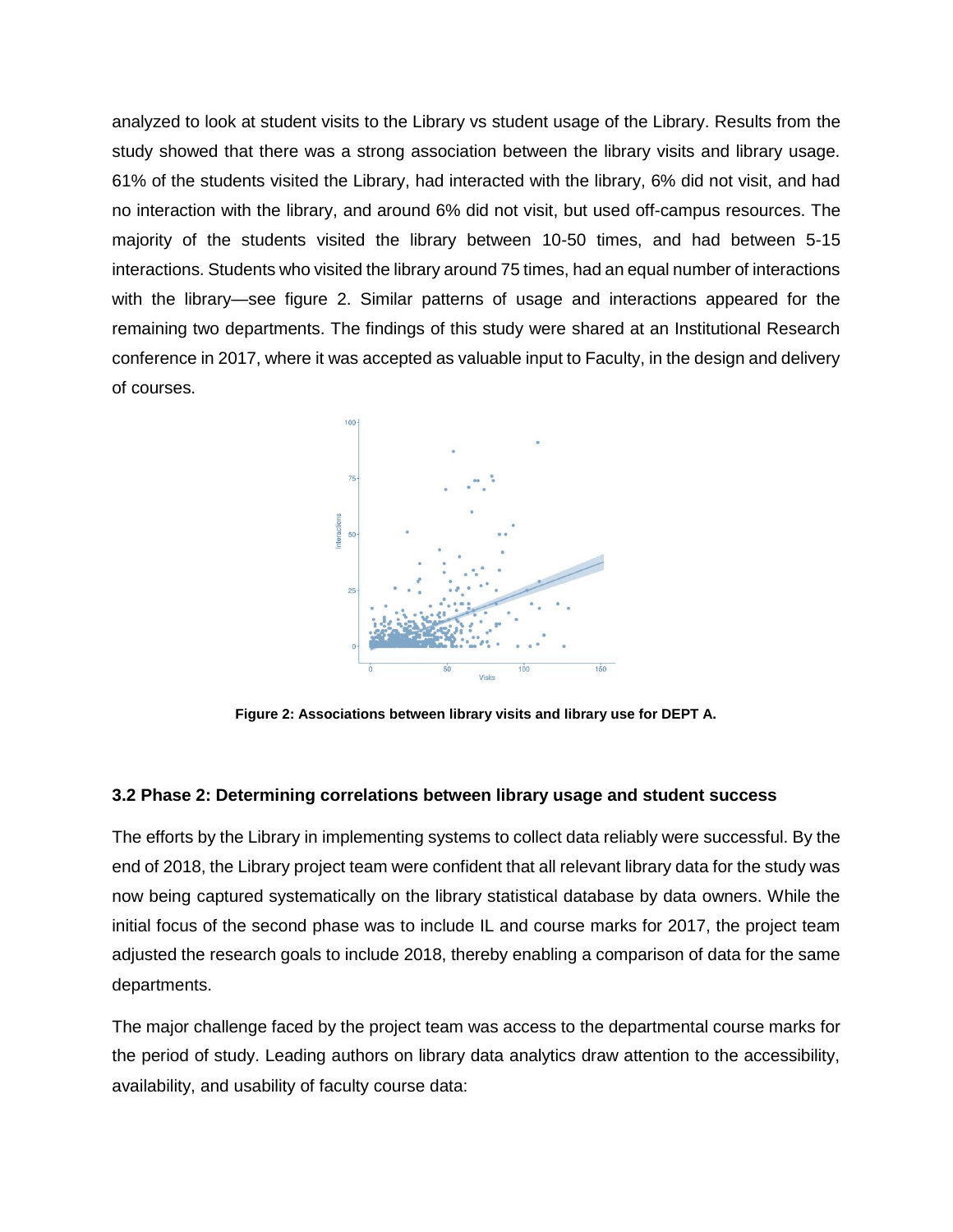[r]esearch correlating libraries with student learning and success … also requires data that serves as a surrogate for student learning and success, such as course grades, retention rates, graduation numbers, or initial workplace learning … this data can be too imprecise, completely unavailable, or inaccessible due to institutional silos … it lacks the finer levels of granularity required for useful analysis (Oakleaf et al 2017).

Faculty data required for the study included 2017 and 2018 general education course marks (embedded library assessment mark) and course marks. Institutional ethical approval for the research paved the way for the library project team to gain access to the student data, with necessary permissions from Faculty. Minor concerns relating to sensitivity of the student data, as well as privacy issues were addressed with Faculty. During consultations with departments, it became evident that there were minor differences among the departments, in the offering of general education modules and capturing of library assessment marks, however, this would not have not affected the outcome of the study. While access to the data was granted by the three departments, only DEPT A provided the library with a complete set of student data.

#### **4. Methodology**

The sample for phase 2 was based on the top users of the library as identified in phase 1, but was limited to only first year students from departments that offered library integrated general education courses. The procedures for analysing the library data and student course data is discussed below. The student number was the primary key to track the library visits, interactions, IL attendance, and student marks.

#### **a) Library usage data analysis procedures**

**Entrance count**: Students scan their student cards at the entrance using a standard barcode scanner, the data is captured in a database. The scanning of the cards is a voluntary process, and students are made aware at the service point that the data will be used by the library for research purposes. A bar graph is displayed showing students the number of visits per day for the month. Any barcode that is scanned is stored in the database; the system does not verify the registration status of the student. The IT department provides the library with a complete list of registered students with their faculty and departmental code. This is used in conjunction with the scanned barcodes and their timestamp to produce a list of departments with counts of students who visited during the defined period.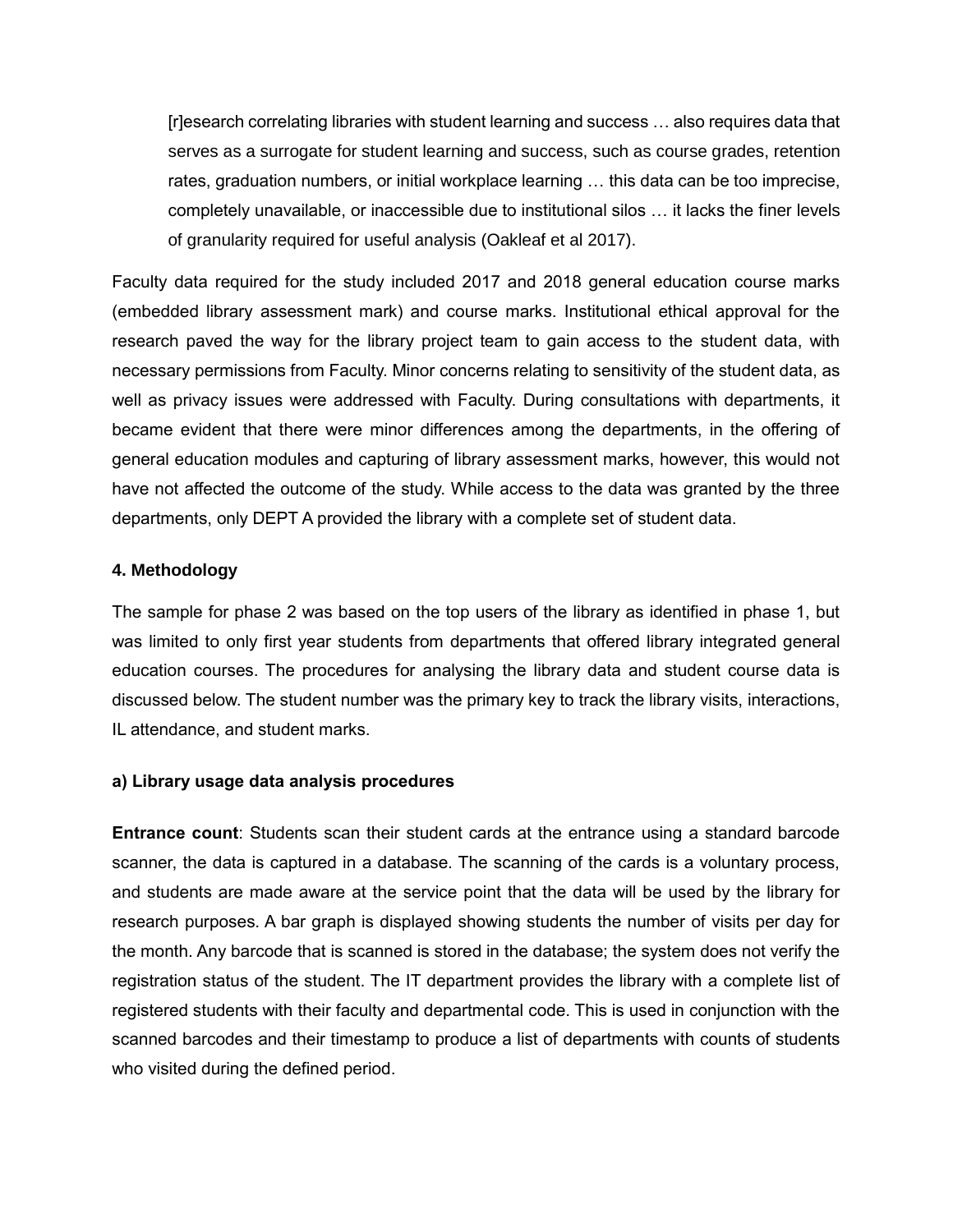**Circulation of library materials**: Print materials, such as books, are loaned to students for use outside of the library for a limited duration. It is not necessary for students to borrow items for use within the library, however; although circulation staff attempt to record this usage as in-house usage when returning books to the shelves, no student number is associated with the use of the item. Another category of item that is issued to students for use within the library is the short-loan or reserve item. Use of these items is recorded in the same way as ordinary loans. Whenever an item is issued to a student, the transaction is recorded on the database of the integrated library system (ILS) as a 'charge'. A charge record is maintained by the ILS for every user.

**PC reservations**: Two laboratories are each equipped with 30 Internet-connected PCs for student use. These PCs are in constant high demand so a reservation system, Libki, is used to allocate a daily time allowance to each student and limit the duration of their sessions, thus allowing other students the opportunity to use a PC. Even if not currently in use, a student must reserve the PC prior to use. When a student reserves a PC, they authenticate against the central Active Directory service, restricting this service to registered students. When a student logs into a PC, claiming their reservation, their student number is recorded in the Libki MySQL database along with the timestamp, client location and client name.

**Laptop loans**: Laptop computers are loaned to students for a limited duration. The library system is used to record the transaction. Similar to records of print materials that have been borrowed, loans of laptop computers can be extracted from the charge history of the student.

**Remote access**: EZProxy is used to provide students access to sites outside of DUT's network with resources that DUT subscribes to, such as electronic databases and journals. Access to these resources from within DUT's network does not require authentication, so only remote access is recorded. When a student requests access to a resource and they are not on DUT's network, they will need to log into EZProxy, which authenticates them against the Active Directory directory, verifying that they are a registered student at DUT. EZProxy records the student number, date and time, and the site that was accessed, along with the HTTP code. From this data it is possible to generate a list of all student numbers and the sites that they successfully visited during a specific time-frame.

Combining the above indicators: entrance + pc logins + ezproxy logins + book loans + laptop loans = library average usage indicator (LAUI).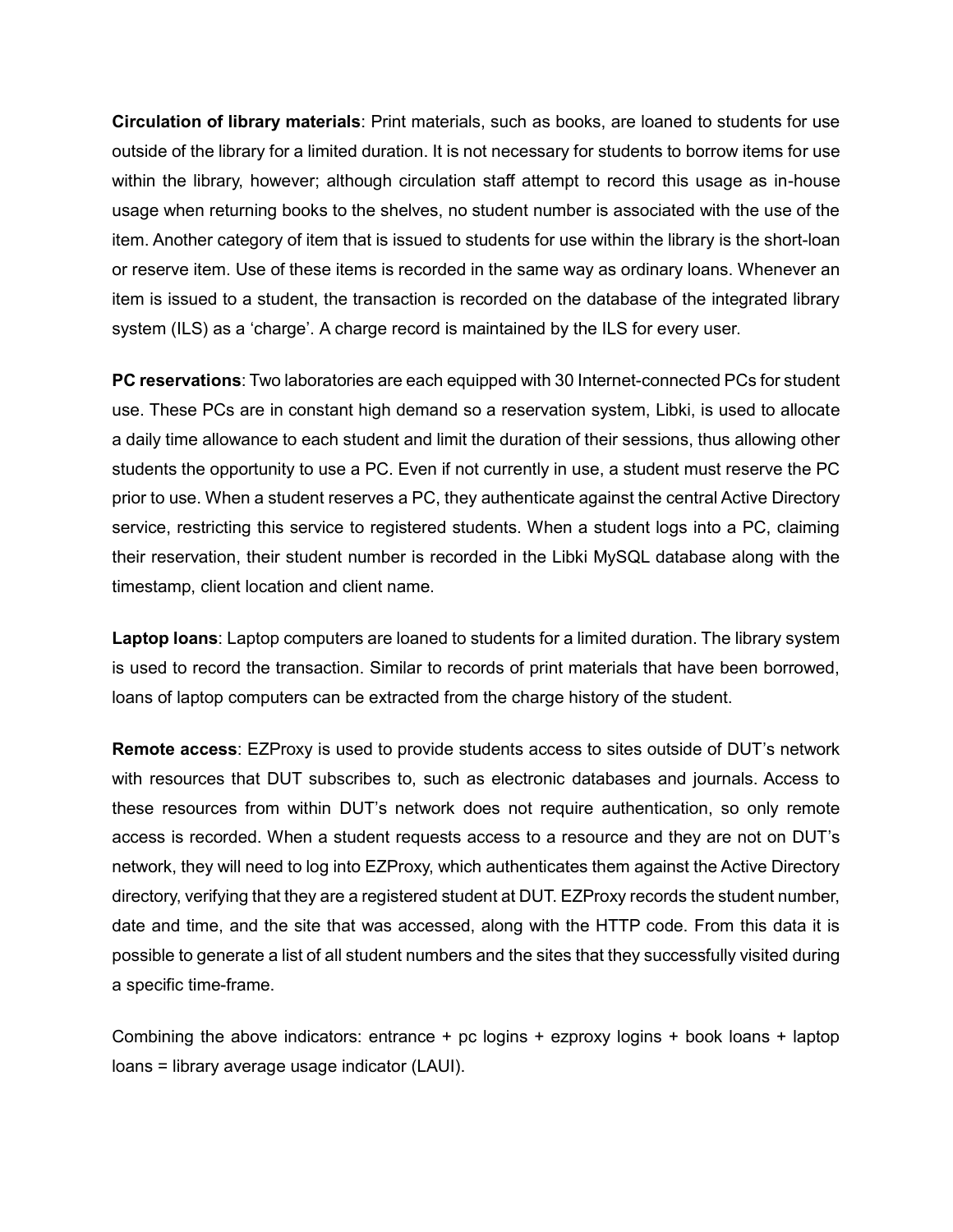**IL Attendance**: Students that attend IL classes fill in a class register which is captured retrospectively on the library server. Three IL classes were held for the general education module. Based on their attendance, a mark of 1-3 was assigned to each student. IL attendance was not included in the LAUI, to enable future comparative research with departments that offered fewer IL classes for the same courses. For the purposes of analysis, IL attendance is named library information literacy attendance (LILA)

#### **b) Library Related Course Marks and Course Marks - 2017/2018**

Dept A course marks is divided into two parts: library related courses and full course mark. The library related courses (IL and academic literacy) were combined as the library-related course indicator (LRCI). An IL examination mark is included in the LRCI. The full course mark includes the LRCI, and is named the course average indicator (CAI).

#### **c) Analysis of the Data**

The data that was available for analysis consisted of the following:

| User | Library average usage | Library IL        | Library related course | Course average  |
|------|-----------------------|-------------------|------------------------|-----------------|
| ID   | Indicator (LAUI)      | attendance (LILA) | indicator (LRCI)       | Indicator (CAI) |

#### **Table 1: Data categories**

An open source statistical software, R was used to examine the fields to determine if there was a relationship between the LAUI (Total Interactions), LILA, LRCI and CAI (Average). R is an integrated suite of software facilities for data manipulation, calculation and graphical display (R Foundation). The following fields were analysed to determine a correlation between the different variables:

2017: DEPT A: LAUI and LRCI; LAUI and CAI; LILA and LRCI

2018: DEPT A: LAUI and LRCI; LAUI and CAI; LILA and LRCI

**d) The use of P value and r value for analysis**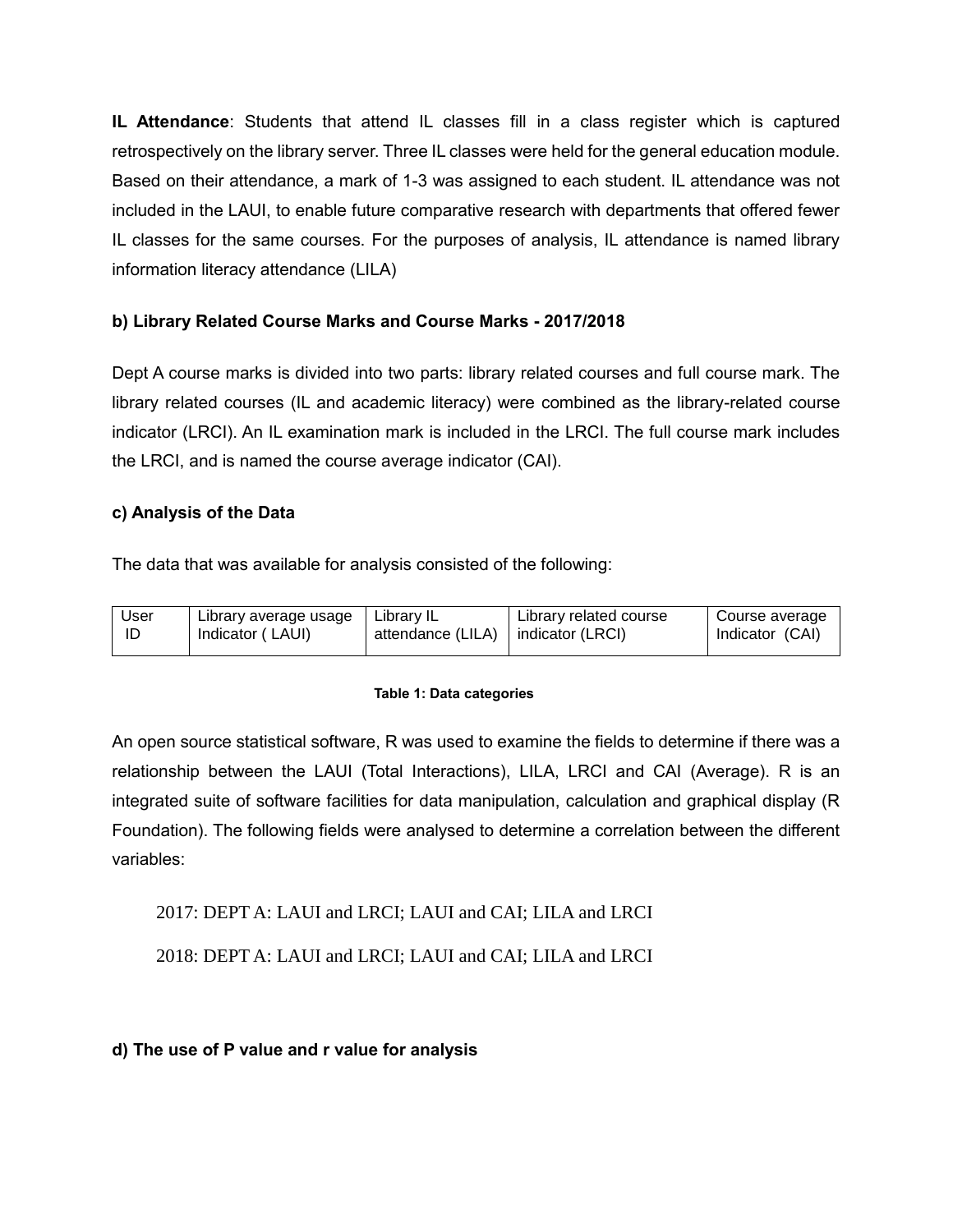The P value refers to the probability of the null hypothesis being true, that is, that student marks do not improve when students visit/interact with the library. A value of less than 0.05 is conventionally taken as suggesting that the null hypothesis is false, and that there is a correlation between using the library and student marks.

Pearson's 'r' value is a measurement of the strength between two variables, the extent to which knowing the value of x helps predict Y; that is, that students interactions may result in a higher score. The value ranges from-1 to 1, so a value of .75 would indicate a high positive correlation.

#### **5. Discussion of results**

#### **5.1 Library Visits**

The library visits for 2018 is represented in figure 3. Students from Dept. A accounted for 15 % of total library visits in 2018. This is an increase of 6 % of total visits from 2017.





#### **5.2 Library usage vs course marks**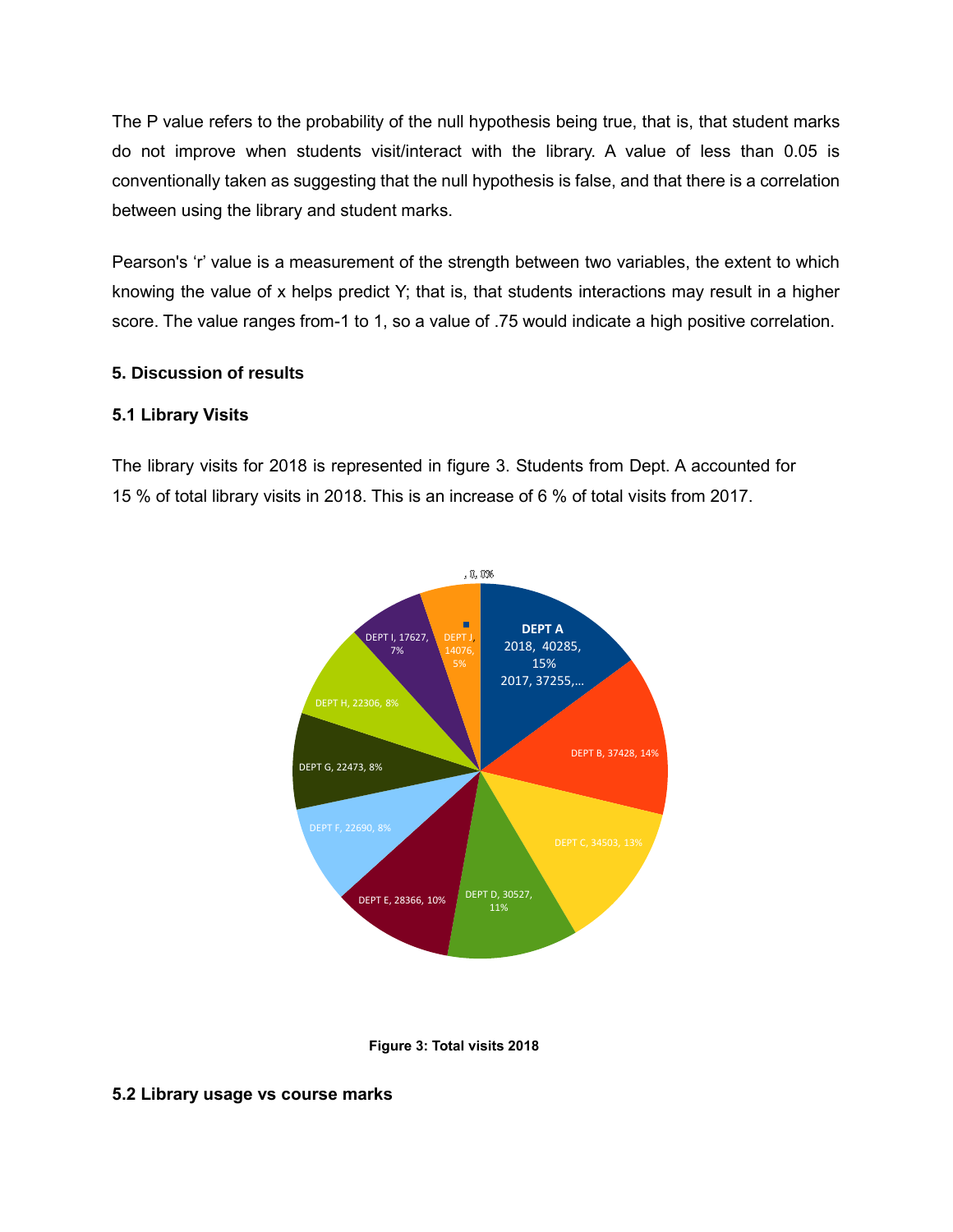

**Figure 4: Library usage vs course marks**

Based on the P and r values, in 2017, there is little correlation between library usage and course marks, and hence, no evidence to support that library usage has an effect on student performance. There is a notable change in 2018, where there is a correlation between library usage and course marks, providing evidence that usage has an effect on student performance for this course in the given year.

#### **5.3 Library Usage vs Library Course Mark**



**Figure 5: Library usage vs library course marks**

Similar results are noted for library usage and library course marks. In 2018, there is evidence that library usage has an effect on student performance in the library course.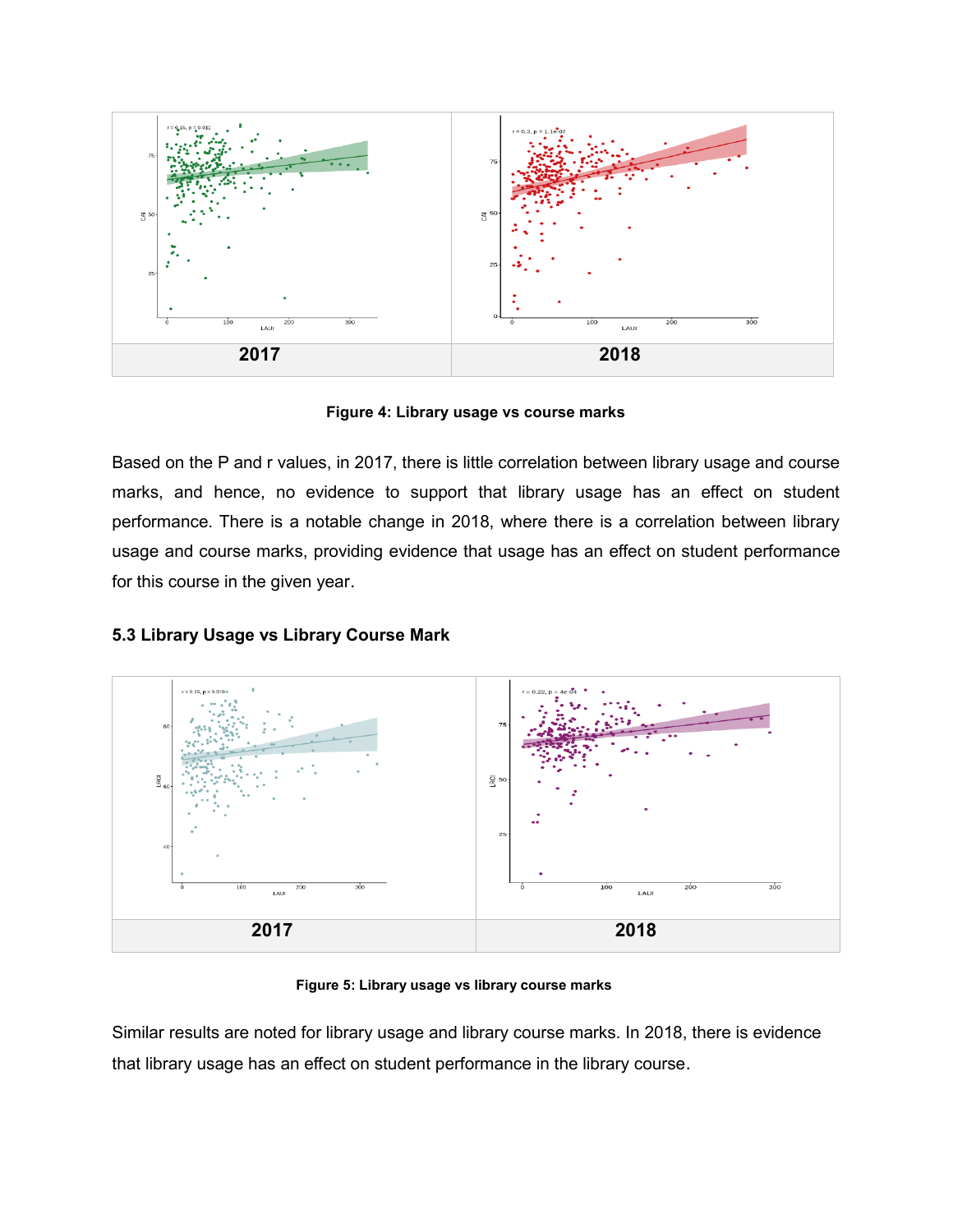#### **5.4 IL attendance vs Library Course Mark**



**Figure 6: Library IL attendance vs library course marks**

DUT Library invests heavily in providing information literacy training in the curriculum. Based on this, there would be a general expectation by academics and librarians that IL attendance should have an impact on the library course mark. The results in 2017 show a positive correlation between IL attendance and IL course mark, however, in 2018, there is no evidence that attendance has an effect on performance.

#### **6. Discussion**

In departments where there is high investment in IL integration, there is evidence to support the contention that the library plays a role in student success. This applies to both library usage and library course marks and course marks. The difference between the results for the two years suggests that there may be value in further interrogation of the IL program and its value to student success.

The authors note the value and limitations of correlation studies in determining relationships between variables, and in this case, library usage and course marks. The research undertaken provides useful points of interest for further research to examine the relationship between library usage and student success.

The results differ between the two years and this demonstrates the dynamic nature of an integrated IL programme, which needs to adapt to changes in mainstream curriculum. A detailed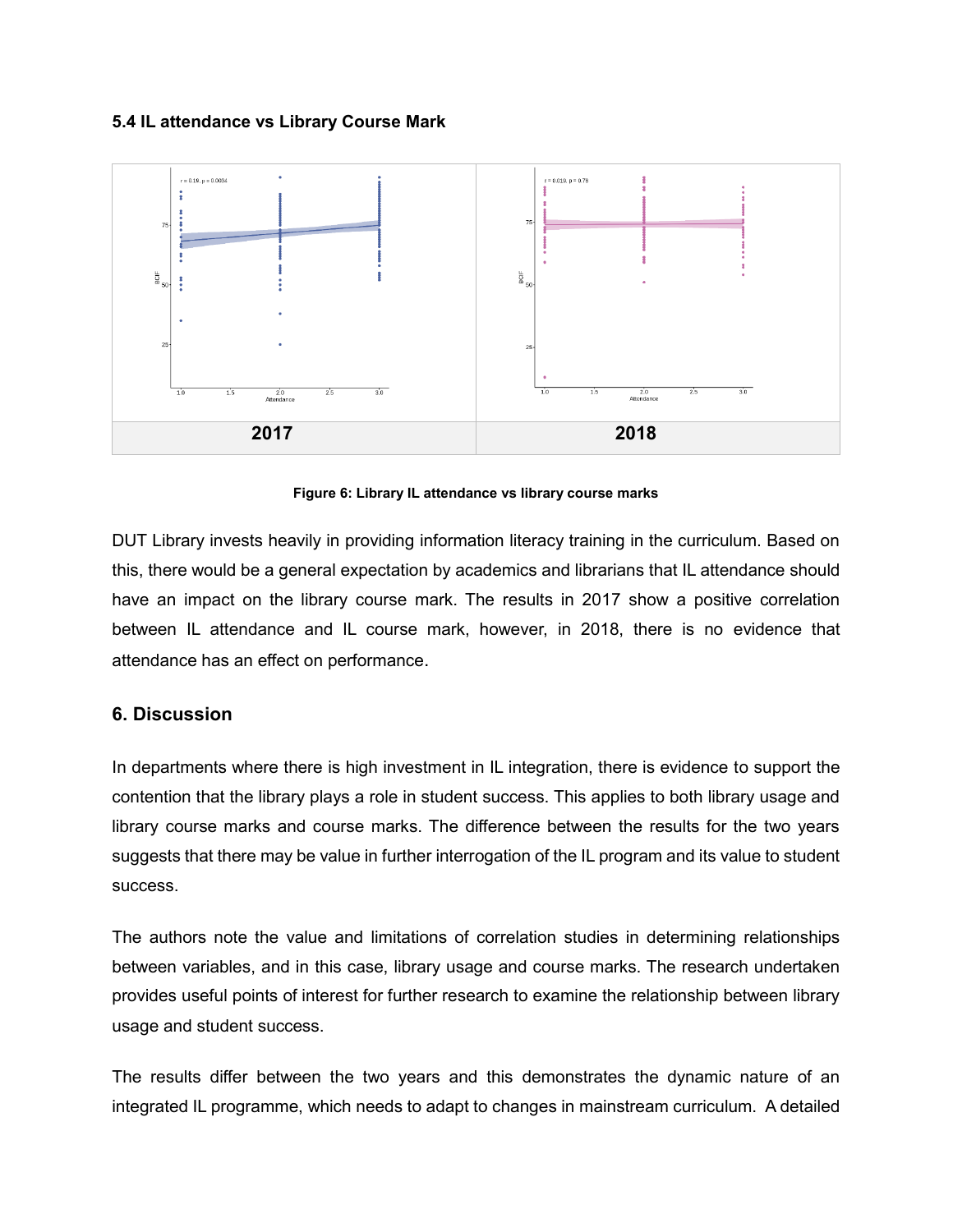analysis of the changes that occurred in the delivery of the IL programme over the two years would provide insight into the impact of individual factors that contribute to student performance. These may include course delivery, assessments, or course design.

The authors acknowledge the exclusion of other library usage indicators such as printing and photocopy as well as on-campus usage that could have influenced the outcomes of the study. Systems have been implemented to determine accurate usage of these indicators and these data will be included in further studies. Further, while this study focuses on library usage measures, there are opportunities to examine the relationship between non-usage of the library and student performance.

#### **7. Lessons learned**

There are limited studies dealing with the impact of the library in terms of student success within the South African context, despite the huge challenges we face in terms of student success rates. Academic libraries need to make time for library research, by developing suitable structures that allow for library research productivity.

Undertaking research that involves student data brings with it many challenges. Access to student data, accuracy of data, addressing ethical issues, deeper understanding of module and course weighting and assessment practices are all crucial to outcomes of the research.

#### **8. Recommendations**

The authors aim to complete the pilot project among the three departments set out in the sample to determine if there is any similarity in the results across the three departments. Further, based on the methodology tested in the pilot, a retrospective cohort study and prospective cohort study is planned for both foundational and mainstream IL programmes.

There are also opportunities to undertake similar studies in departments where there is limited IL integration to determine how these students performed in the course.

#### **9. Conclusion**

The research has contributed to the voices in research on libraries and their contribution to the student learning. The research has broadened our understanding of library usage